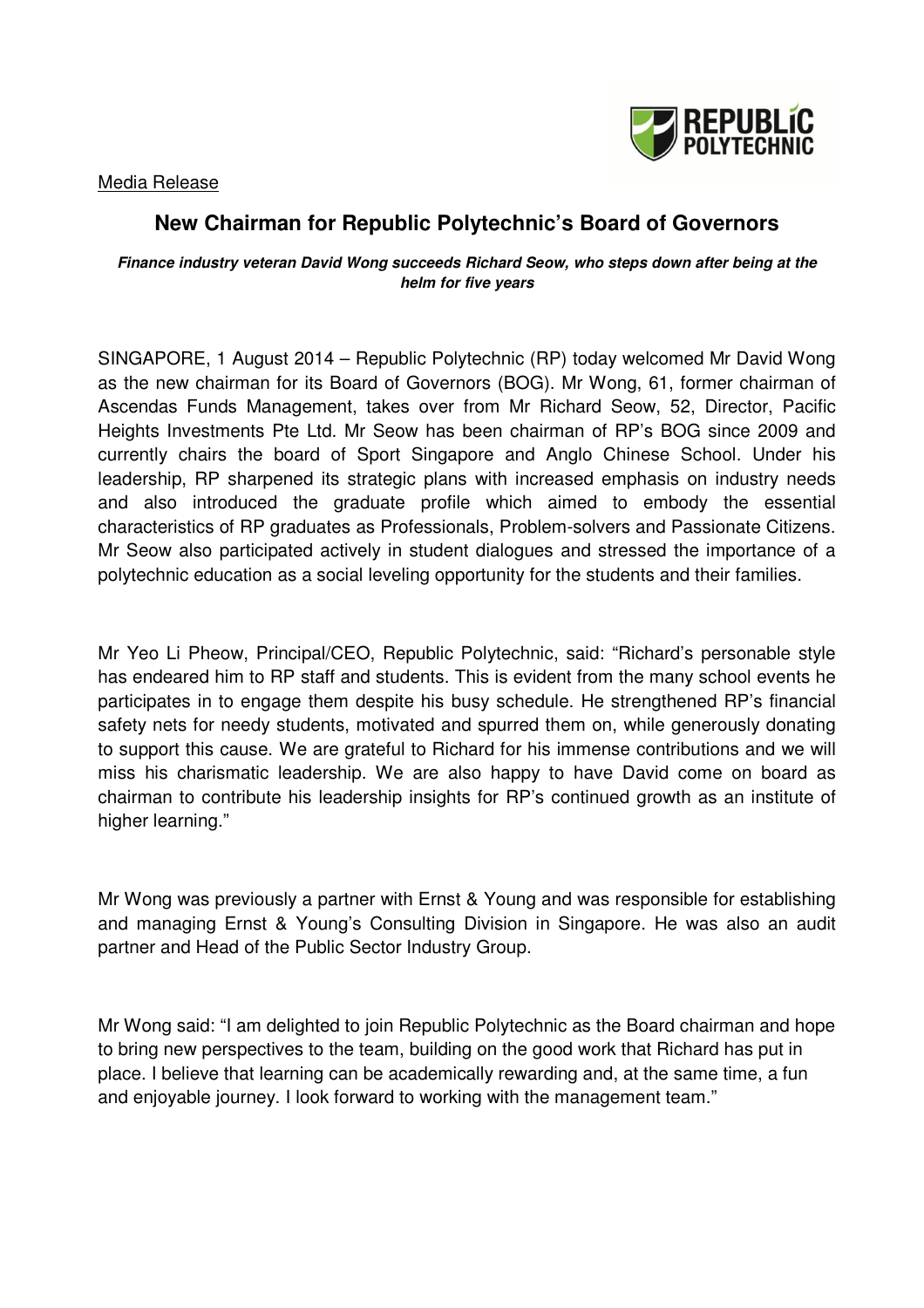

Mr Wong was awarded the President's Scholarship and the SAF Overseas Scholarship in 1972, and the Public Administrative Medal (Silver) (Military) and the Public Service Medal in 1997. Mr. Wong holds a Bachelor of Arts with Honours in Economics and a Master of Arts from the University of Cambridge, UK.

In addition to his contributions to the private sector, Mr Wong is currently a Board member in the Casino Regulatory Authority and also a former Board member in the Civil Service College, Housing & Development Board, National Environment Agency and a Member of the Public Transport Council.

Apart from the change in chairmanship, the polytechnic also welcomed the following new members on board:

- Dr Hee Soo Yin, Director, Continuing Education & Training, Ministry of Education;
- Mr Koh Chiap Khiong, Group Chief Financial Officer, Sembcorp Industries Ltd;
- Ms Isabella Loh, Chairman & Board Director, Singapore Environment Council;
- Mr Oon Jin Teik, Chief Operating Officer, SportsHub Pte Ltd; and
- COL Tan Cheng Kwee, Deputy Director, Defence Policy, Ministry of Defence.

RP's management also expressed its deep appreciation to the following members who will be stepping down from the board. They are:

- Dr Janice Khoo Swee Suan, General Practitioner, The Rafflesian Clinic & Surgery;
- COL Lew Chuen Hong, Head, Joint Plans & Transformation Department, Ministry of Defence;
- Ms Lien Siaou-Sze, Senior Executive Coach, Mobley Group Pacific; and
- Mr John Lim, Director, Higher Education, Ministry of Education.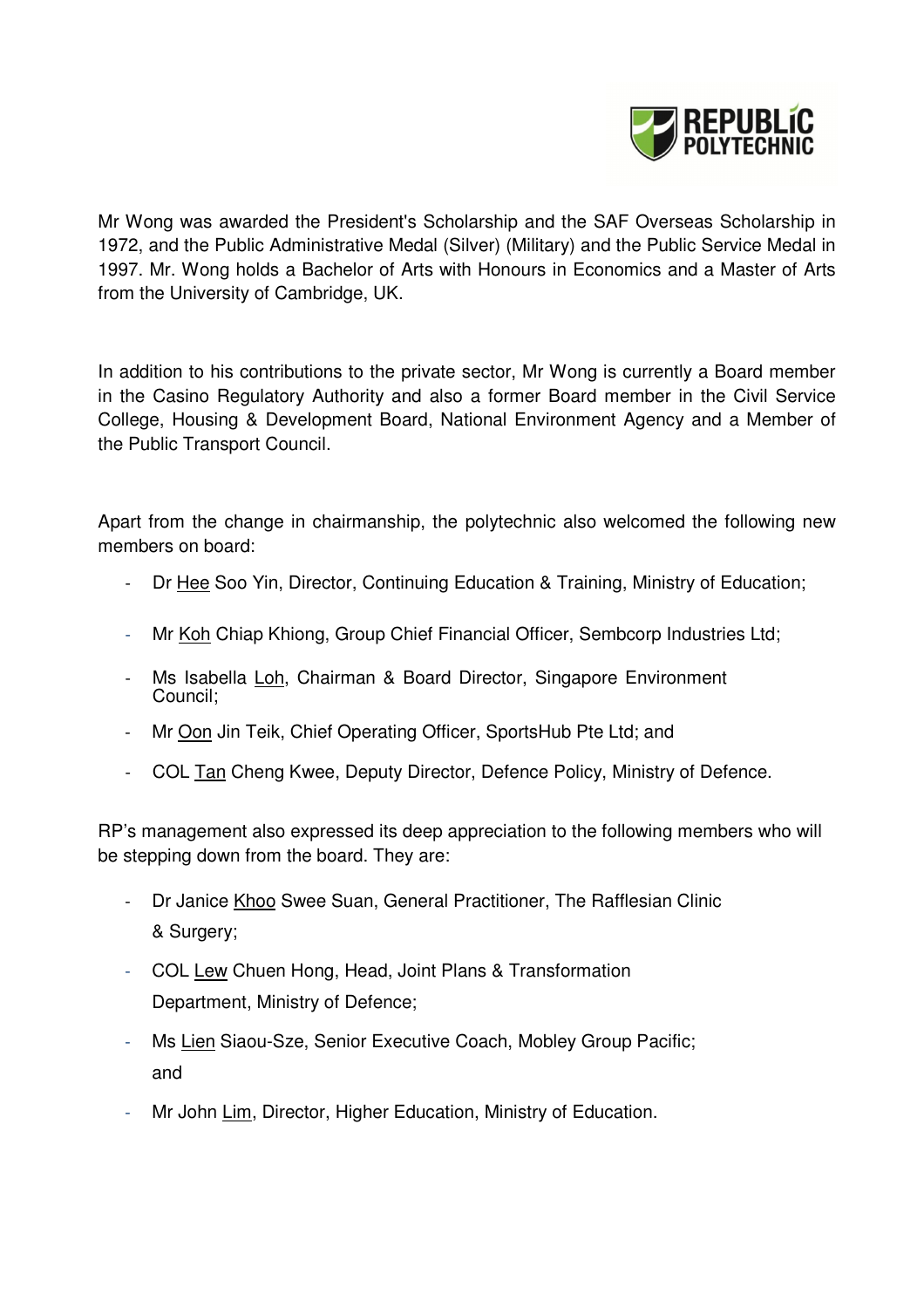

- END -

**For media enquiries, please contact:** 

**Republic Polytechnic Office of Corporate Communications**  Patrick Seng / Julian Soh Tel: 9767 6701 / 9018 0719 Email: patrick\_seng@rp.edu.sg / julian\_soh@rp.edu.sg

#### **About Republic Polytechnic**

The first educational institution in Singapore to leverage the Problem-based Learning approach for all its diploma programmes, Republic Polytechnic (RP) has six schools and two academic centres offering thirty-nine diplomas in Applied Science, Engineering, Enterprise and Communication, Events and Hospitality, Infocomm, Sports, Health & Leisure, and Technology for the Arts.

Republic Polytechnic is committed to nurturing innovation and entrepreneurial learning in an environment that develops problem-solving skills and lifelong learning opportunities. Its holistic and broad-based curriculum prepares students for an active and meaningful role in society as problem solvers, respected professionals and passionate citizens.

Republic Polytechnic strives for excellence by achieving various international and national accreditations, including ISO 9001, ISO 14001, OHSAS 18001, ISO 22301, Singapore Quality Class, People Developer, Innovation Class, and Service Class.

For more information, visit http://www.rp.edu.sg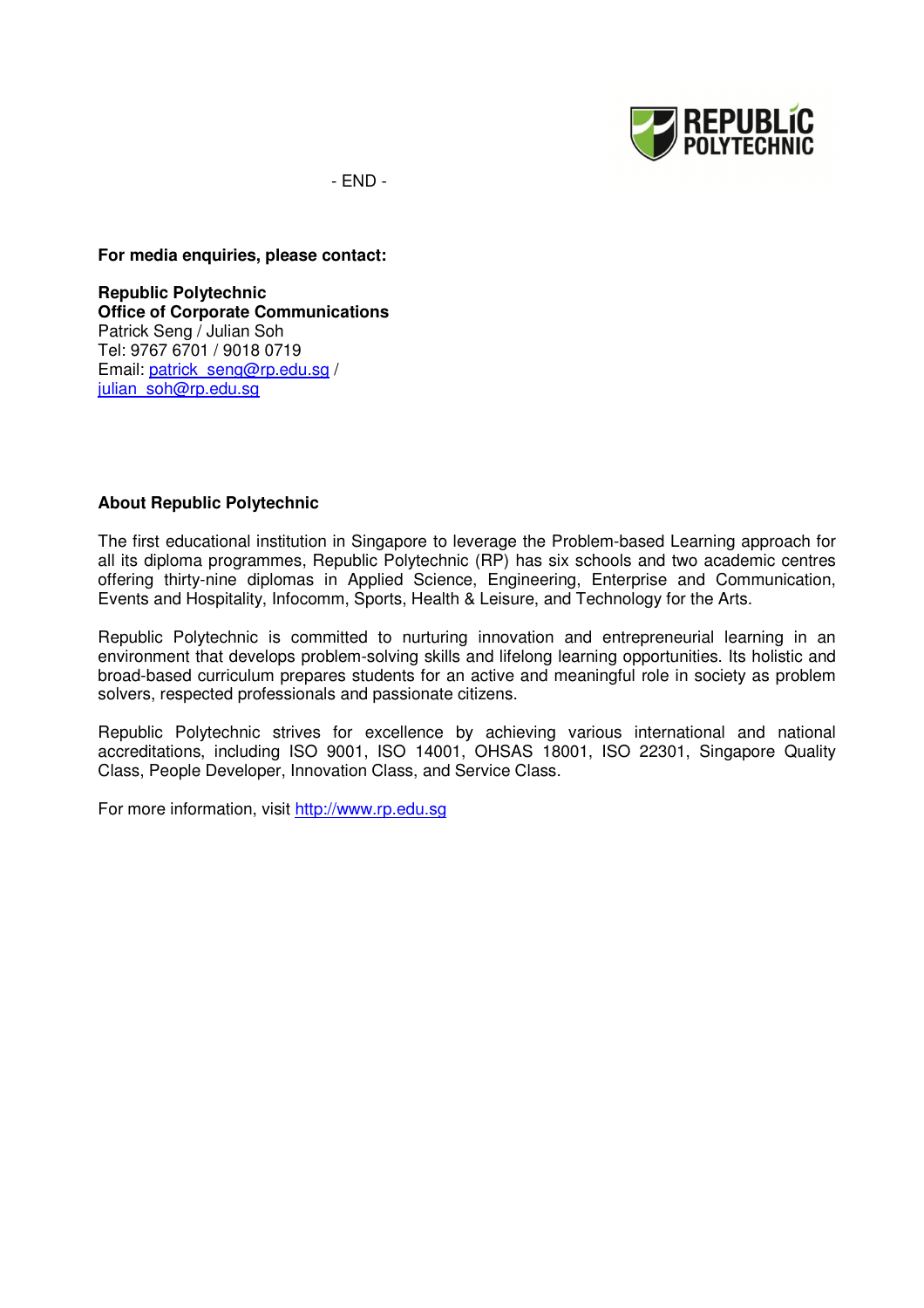

## **Appendix**

| S/No. | <b>Name</b>              | <b>Designation</b>                            |
|-------|--------------------------|-----------------------------------------------|
|       | <b>Outgoing Chairman</b> | Director, Pacific Heights Investments Pte Ltd |
|       | Mr Richard Seow          |                                               |

# **RP Board of Governors (from 1st August 2014)**

| S/No.          | Name                                                 | <b>Designation</b>                                                       |
|----------------|------------------------------------------------------|--------------------------------------------------------------------------|
| 1              | <b>New Chairman</b><br>Mr Wong Cheong Fook<br>David* | Former Chairman, Ascendas Funds Management                               |
| $\overline{2}$ | <b>Deputy Chairman</b><br>Mr Ong Chao Choon          | <b>Advisory Leader</b><br>PricewaterhouseCoopers LLP                     |
| 3              | Mr Ang Hin Kee                                       | <b>Executive Secretary</b><br><b>Education Services Union</b>            |
| 4              | Prof Chan Eng Soon                                   | <b>Vice Provost (Special Duties)</b><br>National University of Singapore |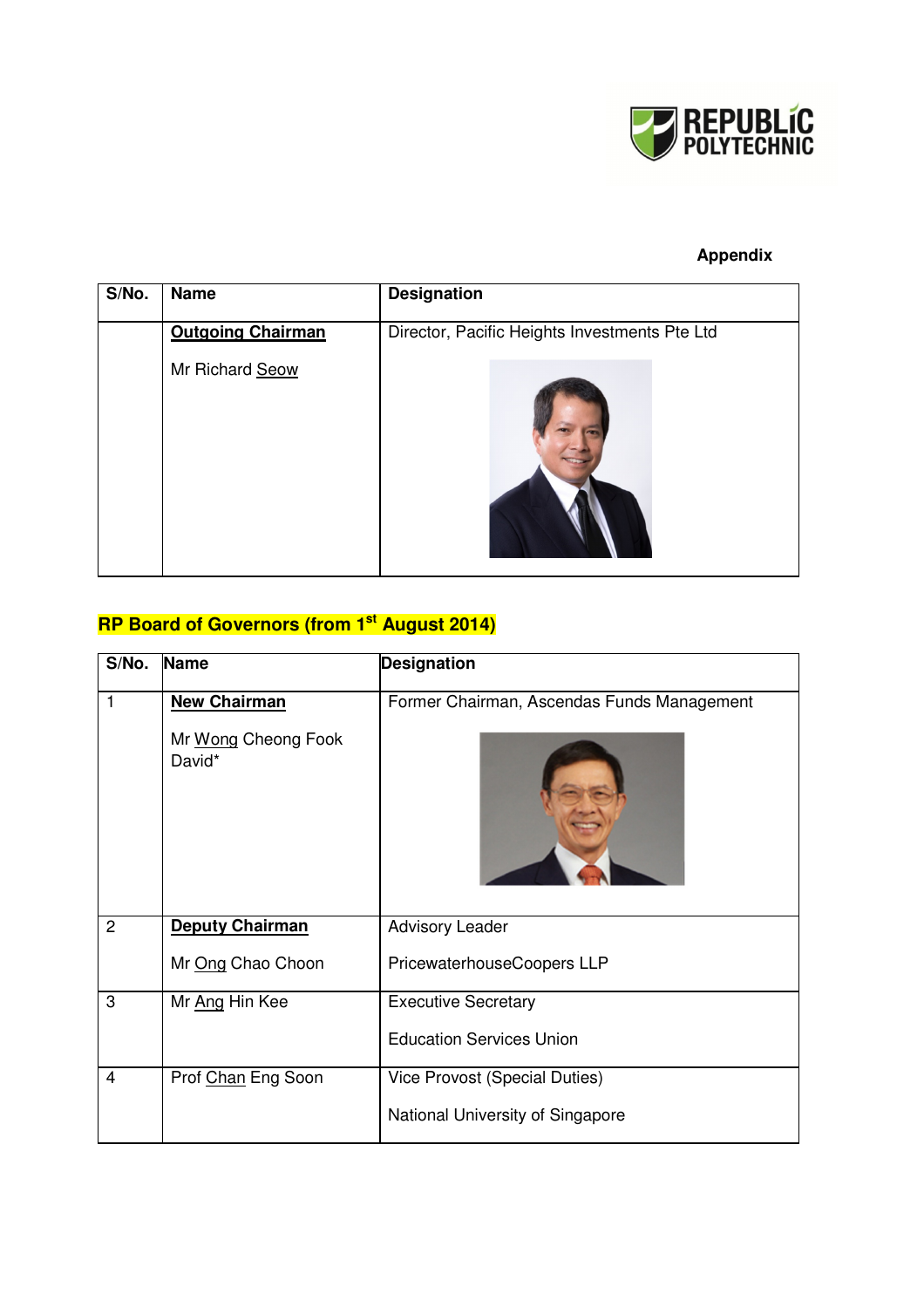

| 5              | Mr Paul Chong         | Group CEO                                        |
|----------------|-----------------------|--------------------------------------------------|
|                |                       | Certis CISCO Security Pte Ltd                    |
| 6              | Dr Chong Yoke Sin     | CEO                                              |
|                |                       | Integrated Health Information Systems Pte Ltd    |
| $\overline{7}$ | Mrs Diana Ee-Tan      | Chairman, Mt Faber Leisure Group Pte Ltd         |
|                |                       | Board Member, Singapore Tourism Board            |
| 8              | Dr Hee Soo Yin*       | Director, Continuing Education & Training        |
|                |                       | Ministry of Education                            |
| 9              | Dr Shashi Jayakumar   | Visiting Senior Research Fellow                  |
|                |                       | Lee Kuan Yew School of Public Policy             |
| 10             | Mr Koh Chiap Khiong*  | Group Chief Financial Officer                    |
|                |                       | Sembcorp Industries Ltd                          |
| 11             | Ms Isabella Loh*      | Chairman & Board Director,                       |
|                |                       | <b>Singapore Environment Council</b>             |
| 12             | Dr Maszenan Bin Abdul | Senior Research Fellow                           |
|                | Majid                 | Nanyang Environment and Water Research Institute |
|                |                       | Nanyang Technological University                 |
| 13             | Mr Oon Jin Teik*      | <b>Chief Operating Officer</b>                   |
|                |                       | SportsHub Pte Ltd                                |
| 14             | COL Tan Cheng Kwee*   | Deputy Director, Defence Policy                  |
|                |                       | Ministry of Defence                              |
| 15             | Mr Wilson Tan         | CEO                                              |
|                |                       | CapitaMall Trust Management Limited              |
|                |                       |                                                  |